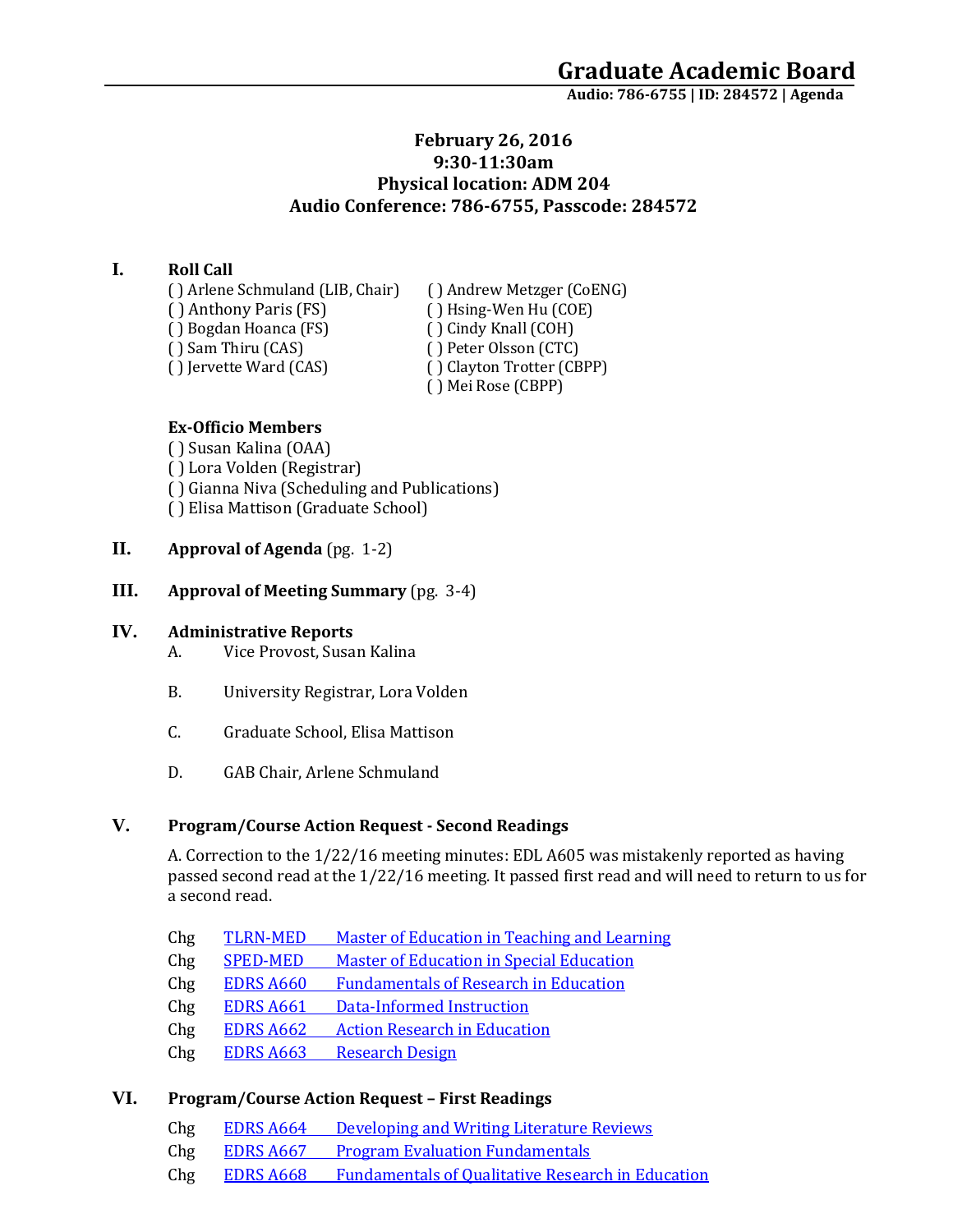| Chg | <b>EDUC-MAT</b>  | <b>Master of Arts in Teaching</b>                    |
|-----|------------------|------------------------------------------------------|
| Chg | <b>EDSY A644</b> | <b>Learning Environments in Secondary Classrooms</b> |
| Chg | <b>EDSY A661</b> | <b>Assessment in Secondary Classrooms</b>            |
| Chg | <b>EDFN A601</b> | <b>Educational Philosophy, History and Sociology</b> |
| Chg | <b>EDLD-MED</b>  | Master of Education in Educational Leadership        |
| Chg | <b>CE A653</b>   | <b>Advanced Reinforced Concrete Design</b>           |
| Chg | <b>PADM-MPA</b>  | <b>Master of Public Administration</b>               |
| Chg | <b>PADM A608</b> | Organizational Theory, Design, and Development       |
| Chg | <b>PADM A610</b> | <b>Public and Non-Profit Organizational Behavior</b> |
|     |                  |                                                      |

# **VII. Old Business**

### **VIII. New Business**

- A. Both undergraduate and graduate levels of stacked courses will be reviewed by GAB.
- B. Motion: The Graduate Academic Board proposes that the Curriculum Handbook be amended as follows:

1. Remove the last statement from 2.1.1 C "Effect on resources within the program Note: resources are not evaluated by the academic boards."

2. Remove the note from 2.4.1E that indicates that the Boards do not evaluate the Program Student Learning Outcomes. "E. A complete and valid Academic Assessment Plan must be emailed to the Academic Assessment Committee at ayaac@uaa.alaska.edu in accordance with the requirements of the Academic Assessment Handbook. Note: Academic boards do not evaluate the Program Student Learning Outcomes or Academic Assessment Plan; however the Academic Assessment Plan must be complete, approved through the Dean, and submitted to ayaac@uaa.alaska.edu for review by the Academic Assessment Committee when a new program is submitted to the academic boards. Following AAC review of the Academic Assessment Plan, an informational item is sent to the Faculty Senate

### **IX. Informational Items and Adjournment**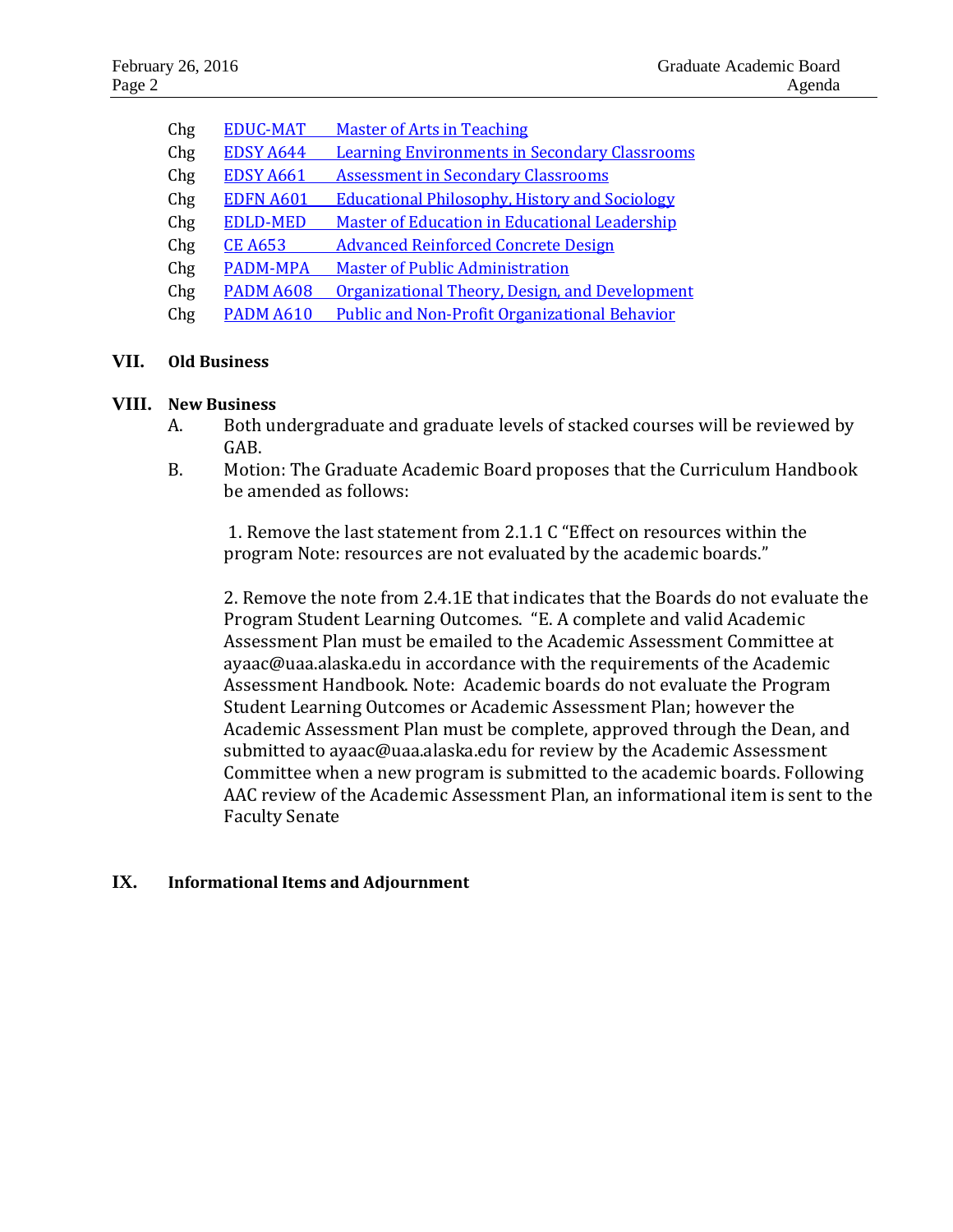## **February 12, 2016 9:30-11:30am Physical location: ADM 204 Audio Conference: 786-6755, Passcode: 284572**

### **I. Roll Call**

(x) Arlene Schmuland (LIB, Chair) (a) Andrew Metzger (CoENG)<br>(x) Anthony Paris (FS) (e) Hsing-Wen Hu (COE) (x) Bogdan Hoanca (FS)<br>(x) Sam Thiru (CAS) (x) Sam Thiru (CAS) (x) Peter Olsson (CTC)<br>(x) Jervette Ward (CAS) (a) Clayton Trotter (CB

(e) Hsing-Wen Hu (COE)<br>(x) Cindy Knall (COH) (a) Clayton Trotter (CBPP) (x) Mei Rose (CBPP)

### **Ex-Officio Members**

(x) Susan Kalina (OAA) (x) Lora Volden (Registrar) (x) Gianna Niva (Scheduling and Publications) (x) Elisa Mattison (Graduate School)

- **II. Approval of Agenda** (pg. 1-2)
- **III. Approval of Meeting Summary** (pg. 3-6)

### **IV. Administrative Reports**

- A. Vice Provost, Susan Kalina
- B. University Registrar, Lora Volden
- C. Graduate School, Elisa Mattison (pg. 7)
- D. GAB Chair, Arlene Schmuland

### **V. Program/Course Action Request - Second Readings**

- Chg SWK A685 Social [Work Services in School](https://nextcatalog.uaa.alaska.edu/courseleaf/courseleaf.cgi?page=/courseadmin/5970/index.html&step=tcadiff) Chg [Master of Social Work](https://nextcatalog.uaa.alaska.edu/courseleaf/courseleaf.cgi?page=/programadmin/42/index.html&step=tcadiff)
	- Unanimously Approved

#### **VI. Program/Course Action Request – First Readings**

- Chg ESM A601 [Engineers and Scientists in Organizations](https://nextcatalog.uaa.alaska.edu/courseleaf/courseleaf.cgi?page=/courseadmin/3291/index.html&step=tcadiff)
- Chg ESM A605 [Engineering Economy](https://nextcatalog.uaa.alaska.edu/courseleaf/courseleaf.cgi?page=/courseadmin/3185/index.html&step=tcadiff)
- Chg ESM A610 [Cost Estimating](https://nextcatalog.uaa.alaska.edu/courseleaf/courseleaf.cgi?page=/courseadmin/3189/index.html&step=tcadiff)
- Chg ESM A619 [Computer Simulation of Systems](https://nextcatalog.uaa.alaska.edu/courseleaf/courseleaf.cgi?page=/courseadmin/3193/index.html&step=tcadiff)
- Chg ESM A621 [Operations Research](https://nextcatalog.uaa.alaska.edu/courseleaf/courseleaf.cgi?page=/courseadmin/3195/index.html&step=tcadiff)
- Chg ESM A623 [Total Quality Management](https://nextcatalog.uaa.alaska.edu/courseleaf/courseleaf.cgi?page=/courseadmin/3197/index.html&step=tcadiff)

Passed first read, approved for second read